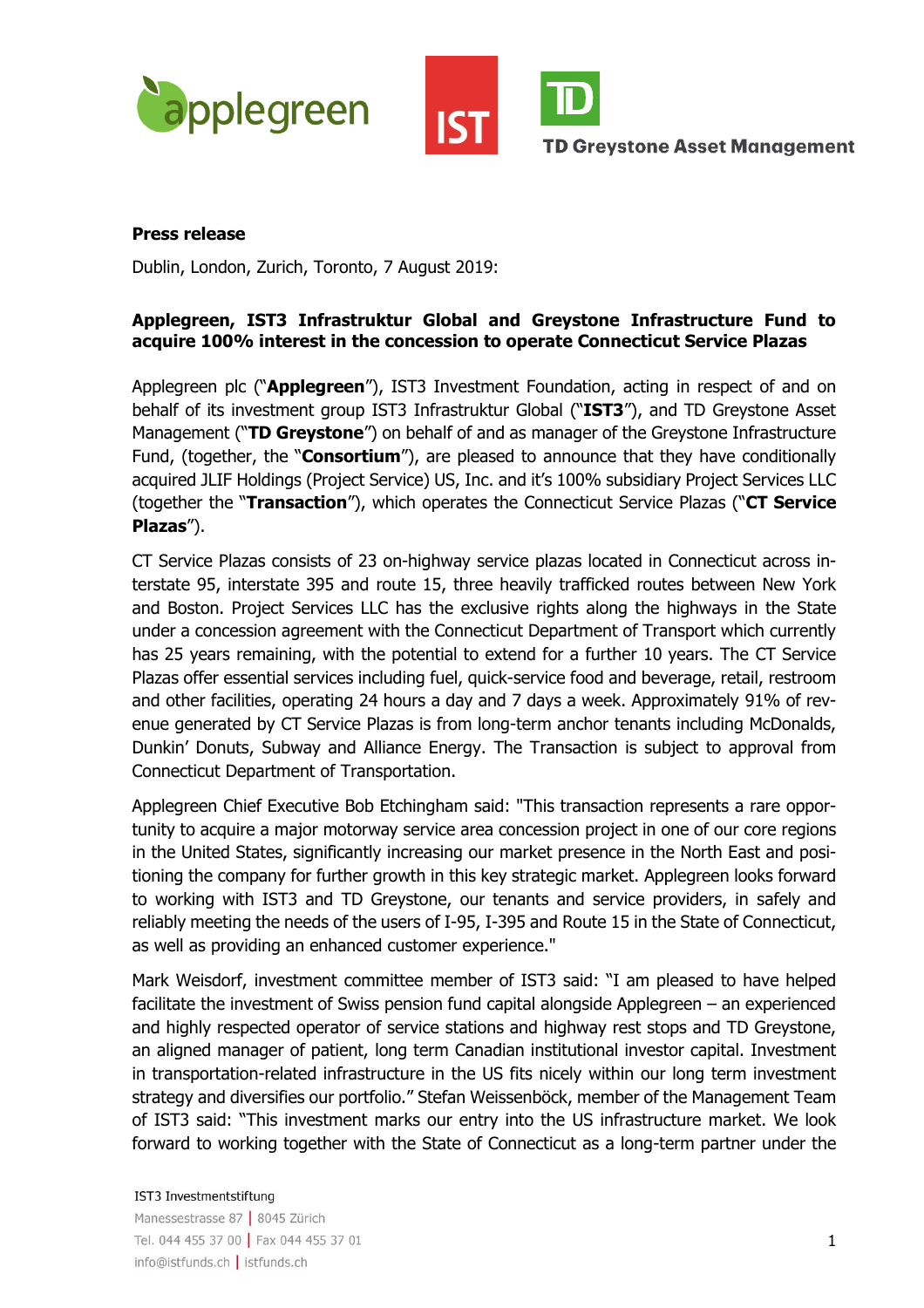



## **TD Greystone Asset Management**

concession agreement, our tenants, partners, and service providers to deliver best-in-class services to all customers and other interested parties until the end of the concession period, including any extensions."

Jeff Mouland, Managing Director and Head of Infrastructure at TD Greystone said: "With the ongoing goal of providing our clients exposure to diverse and robust infrastructure investments, this transaction is a strong fit within our portfolio and overall strategy. We look forward to working with IST3 and Applegreen, on this high-quality, long-term transportation concession asset in the United States."

# **About Applegreen**

Applegreen is an AIM listed plc that focuses on convenience food and beverage retailing and the operation of petrol forecourts and motorway service areas. The company has been in operation for 27 years and is managed by the original founders of the company. As of December 31, 2018, Applegreen operates 472 sites, across the Republic of Ireland (193 sites), United Kingdom (158 sites) and United States (121 sites) and has 10,700 employees. Applegreen is the number one Motorway Service Area operator in the Republic of Ireland and the number two Motorway Service Area operator in the United Kingdom. To learn more about Applegreen, please visit https://www.applegreenstores.com

# **About IST3**

IST3 Investment Foundation enters the investment through its discretionary private infrastructure equity vehicle, IST3 INFRASTRUKTUR GLOBAL (IST3 IG), which is funded exclusively by Swiss pension plans and has an unlimited lifetime. IST3 IG is part of the IST platform, which was founded in 1967 and manages approximately CHF 9.2bn in capital out of Zurich and Lausanne for more than 500 Swiss pension funds, providing transparent, cost efficient and best in class traditional and alternative investment management services. IST3 IG's conservative direct infrastructure investment approach aims at pooling Swiss pension fund capital in order to invest directly into long-term infrastructure assets on a diversified basis, across OECD countries. To learn more about the IST platform, please visit https://istfunds.ch/en/about-us/

## **About TD Greystone**

TD Greystone is an institutional money manager based in Regina, Canada with additional offices in Toronto, Winnipeg and Hong Kong. Since 1988, TD Greystone has been offering a full range of multi-asset class solutions with in-house teams covering fixed income, Canadian equities, U.S. equities, international equities, real estate, mortgages and infrastructure. TD Greystone is acquiring the the investment on behalf of its infrastructure fund, Greystone Infrastructure Fund (Global Master) L.P. ("GIF"). GIF is open-ended with a global mandate that targets diversified mid-market infrastructure assets with attractive risk-adjusted returns, capable of